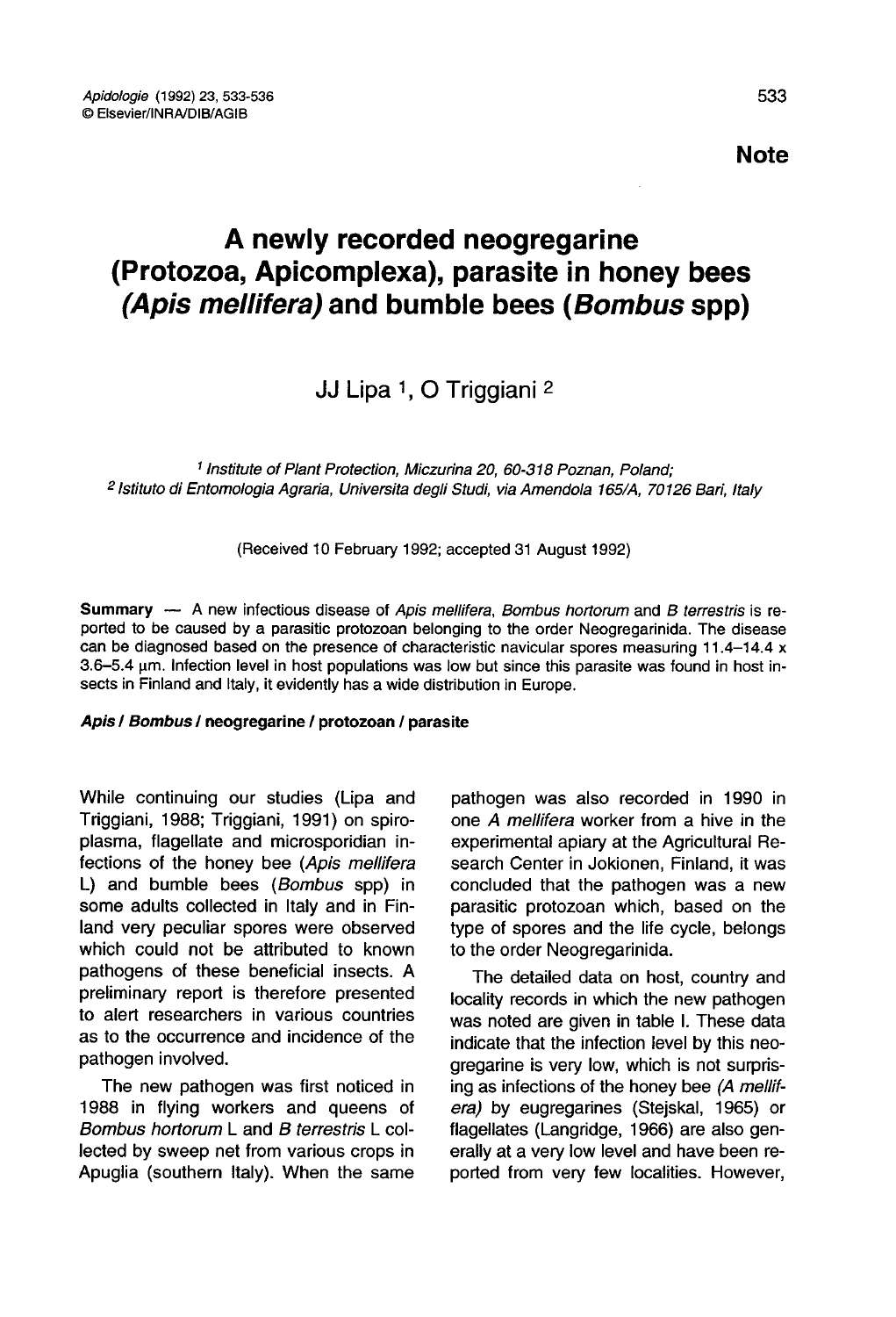Table I. Host and localities in which a new neogregarine infection was observed.

| Host and locality                   | No of<br>insects<br>examined | No of<br>insects<br>infected |
|-------------------------------------|------------------------------|------------------------------|
| Bombus hortorum                     |                              |                              |
| Carpino, Italy; 2 May 1988          | 17                           | 11                           |
| Massafra, Italy; 23 May 1988        | з                            | 11                           |
| Bombus terrestris                   |                              |                              |
| Lesina, Italy; 17 Feb 1988          | 33                           | 11                           |
| Policoro, Italy: 20 Feb 1988        | 34                           | 12                           |
| Massafra, Italy; 23 Feb 1988        | 30                           | 21                           |
| Apis mellifera                      |                              |                              |
| Jokioinen, Finland; 23 July 1990 34 |                              | 11                           |
|                                     |                              |                              |

<sup>1</sup> Workers; <sup>2</sup> queens.

since this parasitic neogregarine was found in Finland and Italy we assume that it has a wide distribution in Europe and that a thorough survey may indicate that it also occurs in other countries or continents.

The following diagnostic features may be helpful in survey and identification of the pathogen involved. On smeared fat body preparations of A mellifera and Bombus spp, various developmental stages were observed. Micronuclear meronts contain up to 40 nuclei and have a diameter of up to 45 μm (fig 1). Micronuclear merozoites are oval or elongated in shape and measure 5-9 x 2.5-3.5 μm (fig 1).

Macronuclear meronts measure 20 x 15 μm and give rise to ovoid or pyriform macronuclear merozoites 5-8 μm in diameter (figs 1,2).

The spores observed in Apis and Bombus were identical. They are navicular in



Figs 1-4. Developmental stages of a parasitic neogregarine. 1. Spores (S), micronuclear (Mi) meronts, macronuclear (Ma) merozoites (Ma), and honey bee (A mellifera) hemocyte (H); x523. 2. Binucleate macronuclear merozoite in smeared tissues of B terrestris; x435. 3. Young spore with 4 visible uninucleate sporozoites; x348. 4. Two mature spores from A mellifera, with clearly visible polar caps (C) and enigmatic sporozoites: x1800.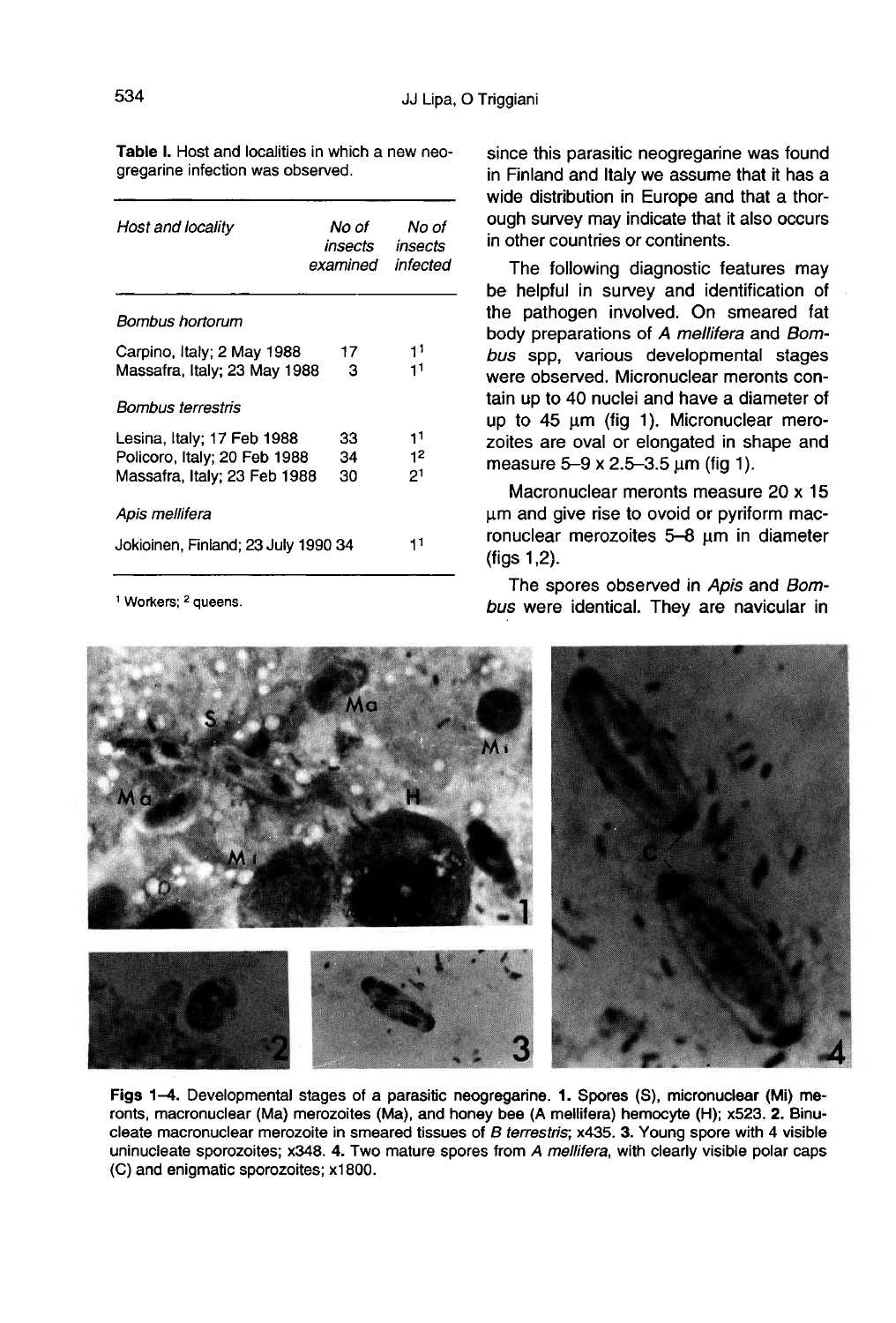shape, and have distinct caps (figs 3,4). Spores fixed in methanol for 2 min and stained with 0.25% Giemsa for 15 h are 11.1—14.4 μm long and 3.6-5.4 μm wide. Inside the stained young spores 4 uninucleate sporozoites are readily visible (fig 3); however, they become less visible in the mature spores (fig 4).

The life cycle and morphology of me-<br>ronts and spores indicate that the protozoan infecting A mellifera and Bombus spp belongs to the order Neogregarinida  $(=\text{Schizogregarinida})$  (Apicomplexa). Its Schizogregarinida) spores (sporocysts) differ greatly from those of presently known genera as they contain only 4 sporozoites while spores of the genera eg Mattesia, Farinocystis or Syncystis contain 8 sporozoites. In addition, the spores of this newly reported neogregarine are narrow and have a delicate wall. All these features indicate that this neogregarine constitutes both a new species and a new genus. It also represents the first record of neogregarine infection in the Apidae.

#### ACKNOWLEDGMENTS

The senior author (JJL) expresses his thanks to the National Research Council for Agriculture and Forestry of the Academy of Finland for providing funds to conduct a study in Finland (June—October, 1990) and to the University of Bari for support in conducting this study in Italy (December 1990).

Résumé — Un nouveau parasite néogrégarine (Protozoa, Apicomplexa) de l'abeille (Apis mellifera) et du bourdon (Bombus sp) (Hymenoptera, Apidae).<br>L'examen au microscope de tissus microscope d'adultes d'Apis mellifera, récoltés en 1990 en Finlande, et de Bombus terrestris et de B hortorum, récoltés en 1988 en Italie, a montré la présence de spores d'un protozoaire encore inconnu. D'après le cycle de

développement du parasite, étudié sur des frottis du corps gras fixés 2 min au méthanol et colorés avec une solution de Giemsa à 0,25% durant 8-12 h, le parasite appartient à l'ordre des Neogregarinida. Les<br>mérontes macronucléaires renferment macronucléaires jusqu'à 40 noyaux, leur diamètre atteint 45 μm. Ils mesurent 20 x 15 μm et donnent naissance à des mérozoïtes macronucléaires (ma) ovoïdes ou pyriformes ayant un diamètre de 5-8 μm (figs 1-2). Les mérozoïtes micronucléaires sont de forme ovale ou allongée et mesurent 5-9 x 2,5-3,5 μm (fig 1). Les spores observées chez Apis et chez Bombus étaient identiques. Elles sont naviculaires et possèdent des chapeaux distincts aux 2 extrémités. Les spores fixées et colorées ont 11,1-14,4 μm de long et 3,6-5,4 μm de large. À l'intérieur des spores colorées on peut facilement reconnaître 4 sporozoïtes contenant chacun un noyau (fig 3). La morphologie des premiers stades de développement et les caractéristiques morphologiques des spores différencient ce nouveau néogrégarine des genres Mattesia et Farinocystis. Nous considérons donc que le néogregarine découvert chez Apis et Bombus est un genre nouveau et une espèce nouvelle. Comme tableau I, le niveau d'infestation dans les colonies d'abeilles et de bourdons étudiées était relativement faible. Néanmoins l'intensité de l'infestation chez certains individus parasités était très forte. Ceci prouve que le pathogène peut diminuer les processus vitaux et les activités des hôtes parasités. Sa répartition géographique est étendue puisqu'on l'a trouvé aussi bien en Finlande qu'en Italie.

Zusammenfassung — Ein neu beschriebenes neogregarines parasitisches Protozoon bei Apis mellifera und Bombus sp. Die mikroskopische Untersuchungen von 1990 in Finnland gesammelten A mellifera-Arbeiterinnen und von Bombus terrestris und B hortorum, die 1988 in Italien ge